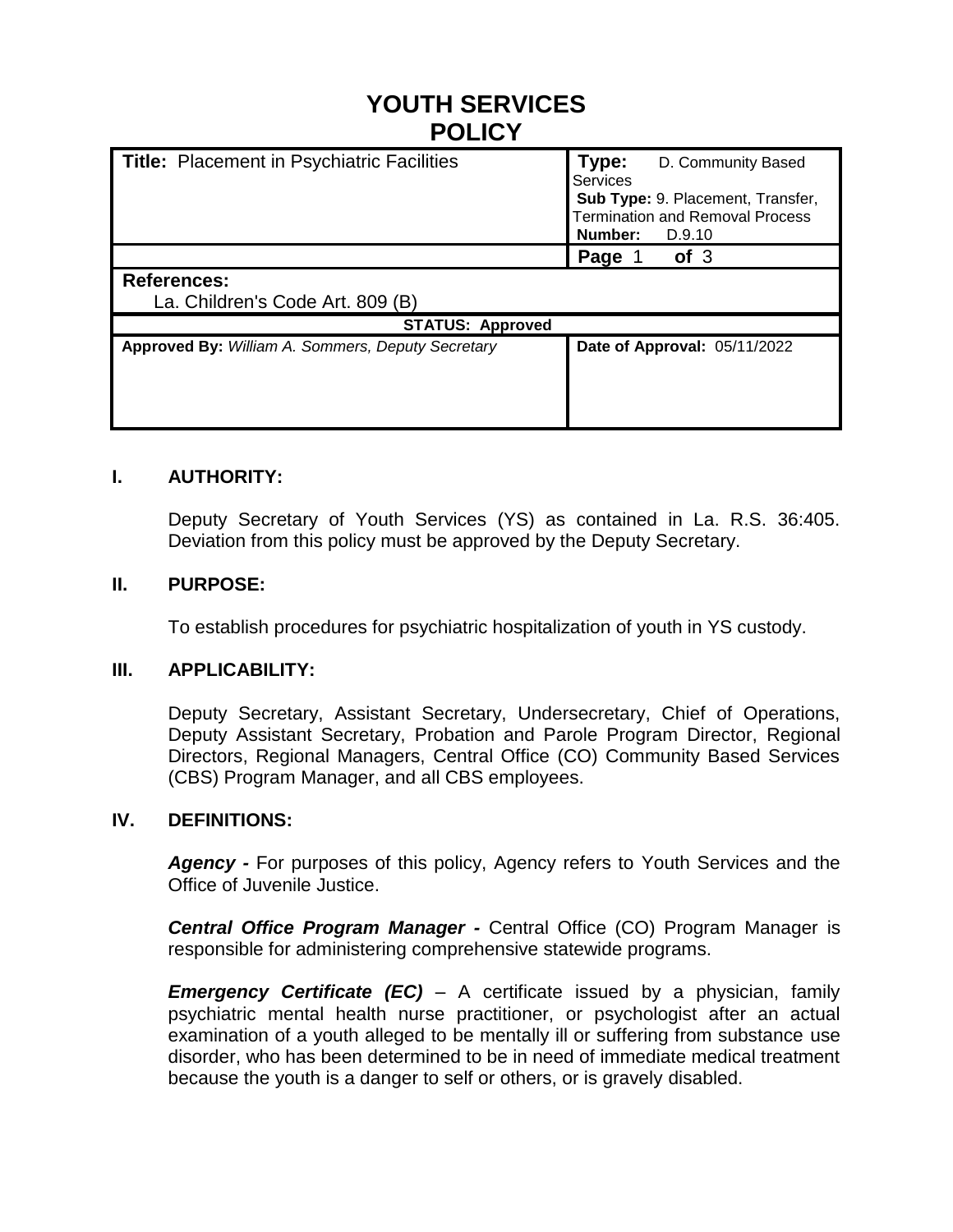*Juvenile Electronic Tracking System (JETS) -* The centralized database utilized to track all youth under OJJ supervision or custody and to record all youth case record activity.

*Mental Health Advocacy Services (MHAS)* – An executive agency under the Office of the Governor of the State of Louisiana that provides legal representation to children in competency, commitment, and other mental health matters.

**Probation and Parole Officer/Juvenile (PPO/J)** - Includes CBS probation officers (Probation and Parole Officer 1, 2 and 3/Juvenile).

**Supervising PPO/J** - The probation officer assigned to make contacts with the youth and facility representative while in a non-secure facility.

# **V. POLICY:**

It is the Deputy Secretary's policy that placement of a youth in a psychiatric facility shall be based on need established through either a psychiatric evaluation or the issuance of an Emergency Certificate (EC).

# **VI. PROCEDURES:**

- A. Once an EC has been issued, psychiatric hospitalization does not require Central Office approval. After the need for psychiatric hospitalization is established, a referral shall be made by the attending Emergency Room (ER) physician.
- B. Psychiatric hospital placement is routinely secured by the attending ER physician. However, there may be certain cases where the psychiatric hospital will not accept Medicaid as a form of payment for services. The supervising PPO/J shall contact alternative psychiatric hospitals until placement has been secured in a psychiatric hospital that accepts Medicaid.

A narrative entry shall be made in JETS by the PPO/J, detailing the date and time of the alternative placement.

- C. The supervising PPO/J shall accomplish the following by close of business on the work day following the youth's admission into a psychiatric hospital:
	- 1. Notify the placing region;
	- 2. Notify the CO CBS Program Manager;
	- 3. Update the transfer screen in JETS; and